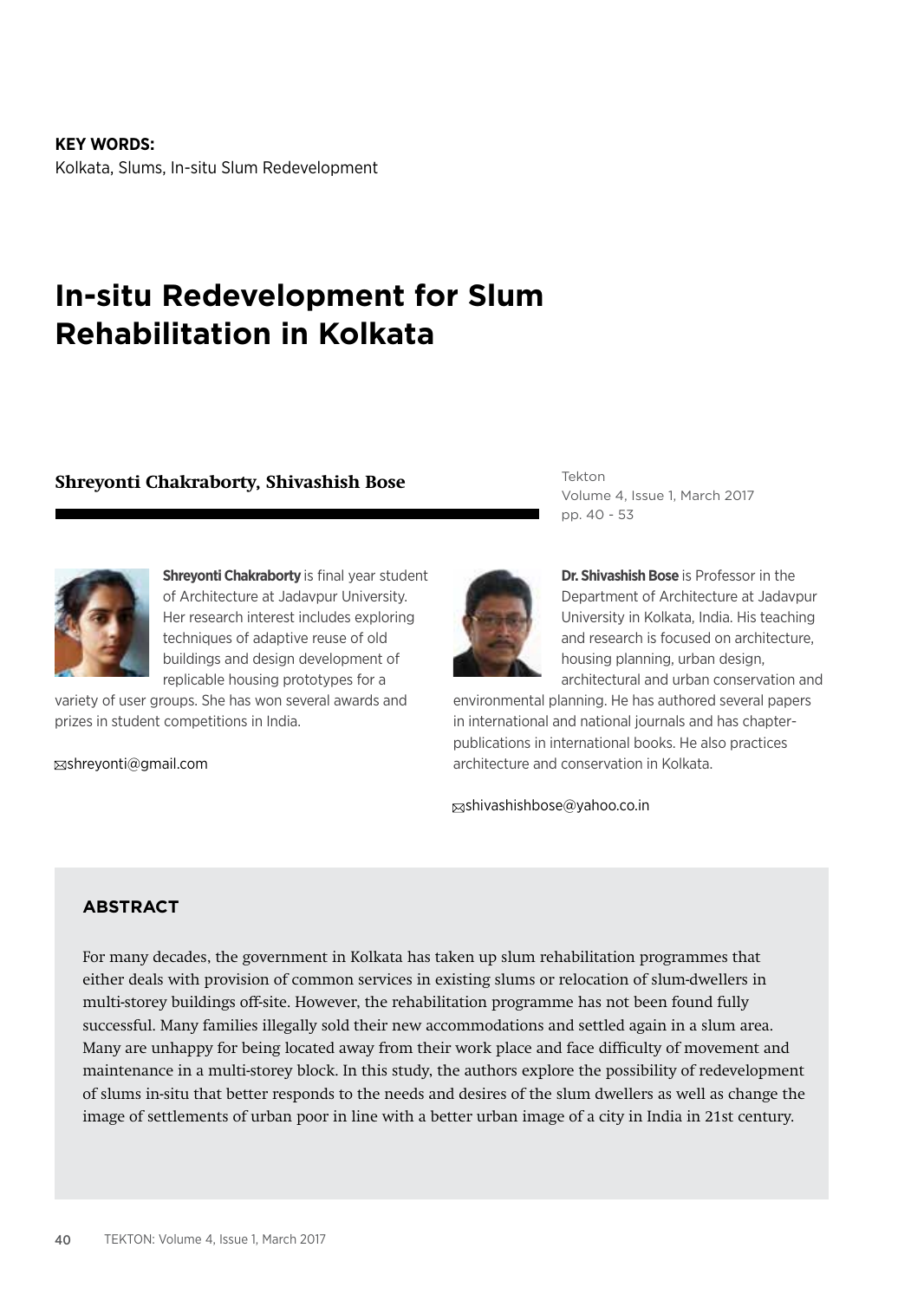

*Figure 1: Percentage of slum population in KMC area (Source: KMC, 2012)*

# **Introduction**

Kolkata, previously Calcutta, is the capital of State West Bengal. As per the 2011 Census of India, about 16.79% of the urban area of 185 sq. km. under the Kolkata Municipal Corporation (KMC) has been slum area with 37.89% of total population of the city living in these slums (Census 2011). As per Census 2001, 32.55% of the total population of KMC area lived in slums (Census 2001). As of 2003, 2,011 registered slums and 3,500 unregistered squatter-slums were there in KMC area (Kundu, 2003). A recent survey shows that some of the Wards like Ward No. 6 (Cossipore, Chitpur), Ward No. 29 (Narkeldanga), Ward No. 58 (Tangra, Tiljala), Ward No. 134 (Garden Reach, Port), and Ward No. 137 (Metiabruz) have slum populations in the proportion of 82.08%, 98.80%, 99.98%, 97.85% and 98.35% respectively of the total populations of those Wards (Firdos, 2008) **(Figure 1)**.

Government of India launched Jawaharlal Nehru National Urban Renewal Mission (JNNURM) for an integrated and focused development of cities and towns in the year 2005. Along with infrastructure development,



*Figure 2: Co-existence of slum and modern buildings in Kolkata*

it also provided for affordable housing and basic amenities to the urban poor through the Integrated Housing & Slum Development Programme (IHSDP). Ministry of Housing and Urban Alleviation formulated the National Urban Housing & Habitat Policy, 2007 (NUHHP-2007) which primarily aimed at providing a framework for provision of housing and basic infrastructure facilities to economically weaker section (EWS)/ low income groups (LIG) at an affordable cost (NBO, 2011). The Rajiv Awas Yojana (RAY) launched in 2009 for the slum-dwellers and urban poor, aimed at ushering in a 'Slum-free India' by encouraging States/ Union Territories to tackle the problem of slums in a definitive manner (Gronchi et al., 2015).

The strategy of the government regarding slum rehabilitation programmes has included two approaches – either service system augmentation at the existing slums by providing community water supply, common service privy, pathway paving, street lighting, garbage dumping point, etc for minimum facility for dwellers in existing slums; or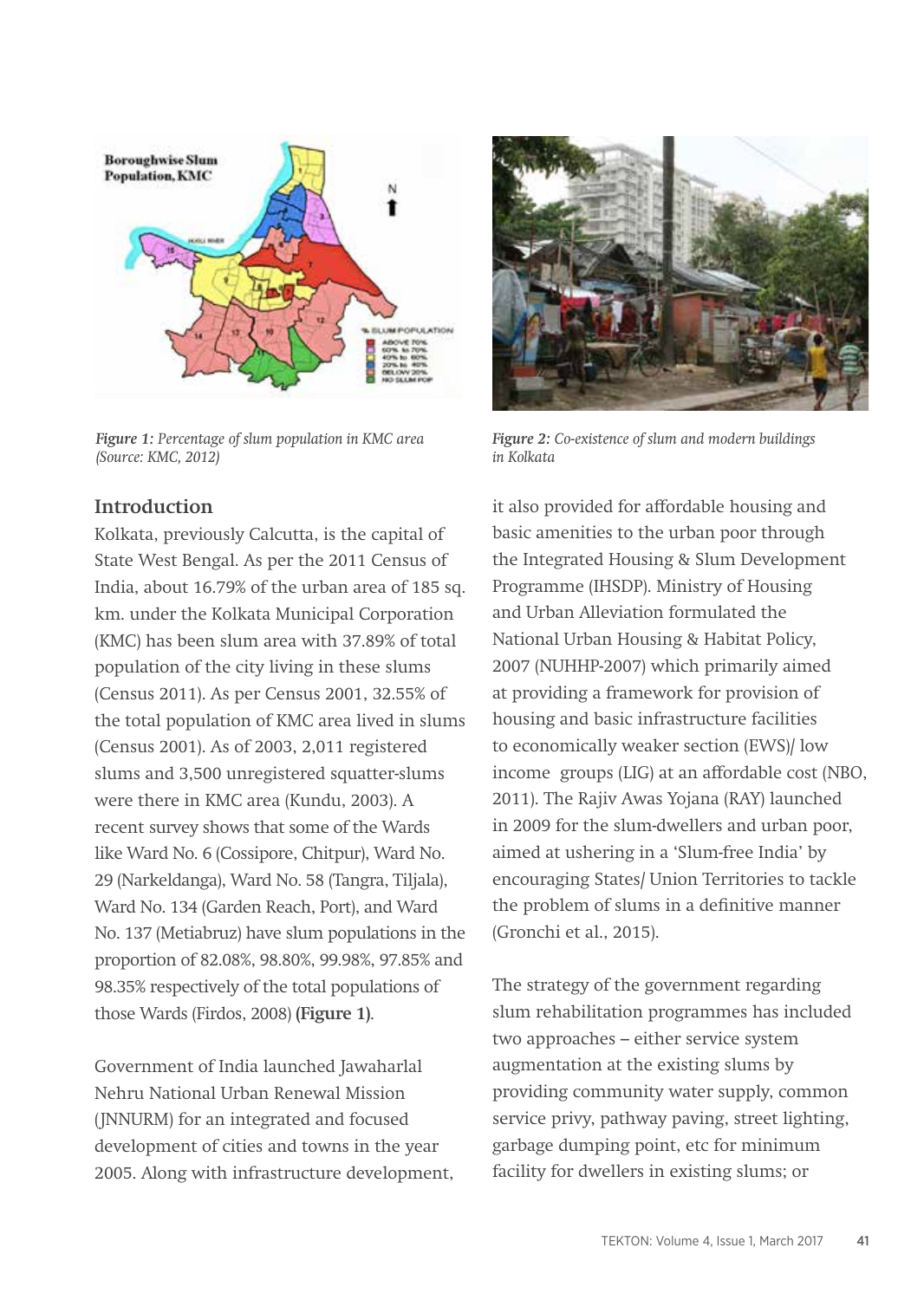rehabilitation of slum-dwelling families in relocated three-to-five storied apartment buildings. Rehabilitation in apartment buildings has also an objective to clear the site off the existing slum and acquire the land by government for urban development. While service upgrade in slums has been accepted by the dwellers, the rehabilitation programme has not been fully successful as many families have illegally sold their new accommodations to others and settled again in a slum area or are unhappy for being located away from their work place and for difficulty in their movement in a multi-storied building with problems of maintenance. However, presence of slum settlements dotting in the city in cohabitation with the modern high-rise buildings make a contrast in the emerging urban image of Kolkata **(Figure 2**). While the Government of India wants the cities to become 'Smart' and 'Digital' and urban planning in cities is being oriented towards fulfilling that objective, such slum settlements with poor structures appear in need of 'Redevelopment' in a new mode with modern architectural and technological solution in-situ for merging in essence with the changing urban image yet improving the living conditions of inhabitants.

# **Objectives and Methodology of Research**

This research primarily aims to design an architectural cluster-housing in-situ at an existing slum area with the following objectives: providing accommodation for nearly the existing number of families residing there preventing gentrification of the slum, satisfaction of families regarding optimum spatial and functional requirements in new housing units, providing possibility for incorporation of individual scopes and

preferences in the personification of the habitable units, creation of community spaces, and creation of a housing that stands good for a positive urban image in Kolkata.

The methodology of this research included – exploration of published documents through literature review; extensive field survey at a number of slums in Kolkata with documentation of existing architectural spaces and structures; interviews of slum-dwellers on the basis of a designated questionnaire to understand their views, problems, aspirations and suggestions; analysis of findings and surveyed data; preparation of a draft architectural design of cluster-housing based on the result of research; and modification for the desired proposed architectural solution that suits the objectives most.

# **An Overview of Problems in Slums**

A number of slums in Kolkata are not registered by the municipality, which prevent the residents, mostly migrants from neighbouring districts and states who work as rickshaw pullers, domestic help or dailywage labourers, from getting legal identity papers. Many who have been living in these slums for 30-35 years are not recognized by the local administration and are denied services

**The poverty prevalent in slums, coupled with the eviction threats, have a number of social impacts. Children as young as 5 years are made to drop out of school and work to supplement the family income.** 

and rights as citizens. These unregistered slums are located on land that belongs to the public works department, railways or Kolkata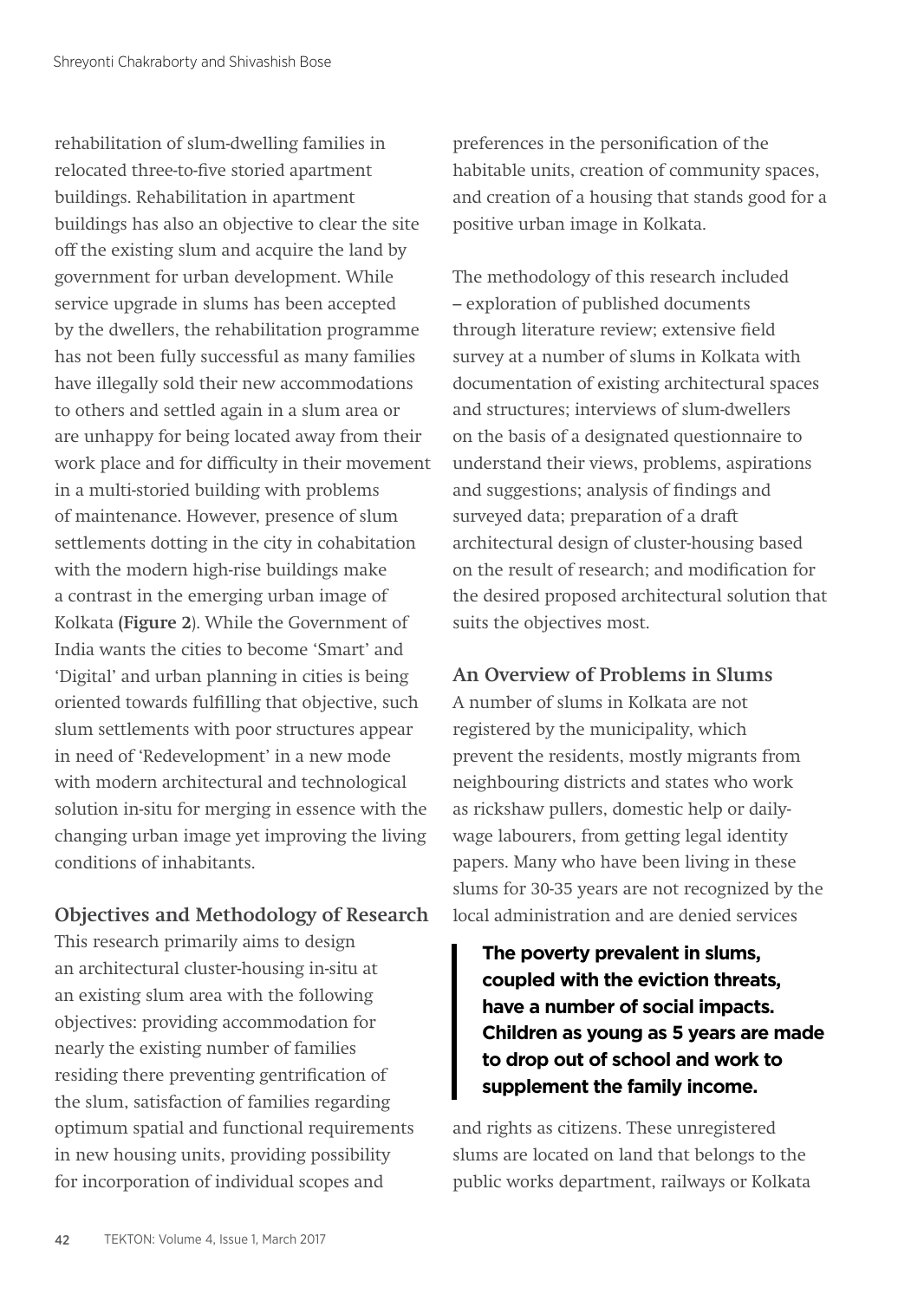

*Figure 3: Slum along a railway track*

Port Trust (**Figure 3**), which means that its residents are constantly threatened with eviction. Ironically, when evicted, they cannot claim rehabilitation as they do not have any documents as proof of address.

The poverty prevalent in slums, coupled with the eviction threats, have a number of social impacts. Children as young as 5 years are made to drop out of school and work to supplement the family income. The first is seen in the field of education. As slums are often seen as breeding ground for crime and disease and are looked down upon by society with contempt, schools often refuse to enrol children from unregistered slums, and flout the 'Right to Education Act' which mandates free admission, books, dresses and other school infrastructure. Gender inequality becomes more pronounced due to poverty. In addition to being denied education, girls are burdened with household chores such as washing utensils and clothes, collecting water, cooking meals, and looking after their siblings, which often takes as long as 10-12 hours a day. A number of the women work as domestic help, rag-pickers, petty vendors, etc. but have no authority to take decisions about their family or about their lives. The general problems observed in slums are discussed further here.

#### **Cramped Living Quarters**

In any given slum in Kolkata, the average household consist of five to thirteen individuals, living in one room and sleeping on bunk beds stacked one on top of the other. The room size can vary from 7 sq. m. to 15 sq. m. Congestion factor is high as in the majority of cases, married couples have to share the room with others but can't afford to have any partitions for privacy. Students are constantly bothered by noise as there is no separate place for them to study in peace. There is little to no storage space, inadequate ventilation and the size of the dwelling unit makes it unfit for human habitation (Gronchi et al., 2015; Julfikar Ali, 2015).

#### **Poor Construction**

Most houses have either 125 mm thick brick wall or bamboo wall, with bamboo or wooden rafters covered with tin or tarpaulin sheets. The tarpaulin sheets are precariously held in place by weighing them down using deflated bicycle tyres. The floors are done with plain cement concrete with IPS top finish. Intermediate floor decks are supported by a bamboo framework topped by plywood. In some areas, where two storied structures are common (such as Babubagan Rail Colony near Dhakuria station), the intermediate floor slab is made of reinforced cement concrete.

#### **Lack of Services**

There are no basic services within the house. There is no individual water connection or toilet facilities for any household. There is community water supply at the rate of one stand-point (water tap) for one hundred slum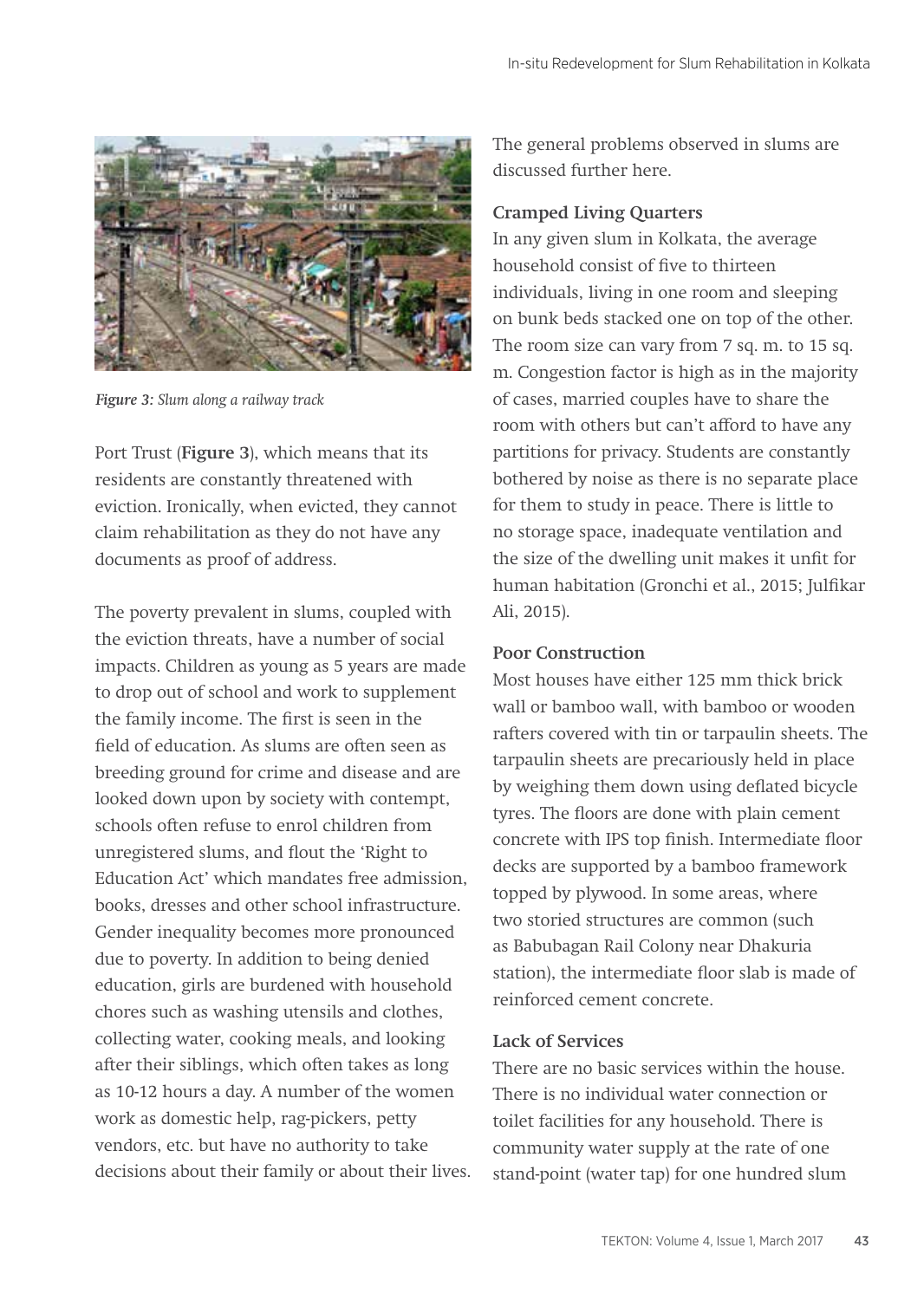

*Figure 4: Narrow lanes of a slum Figure 5: Interior of a slum-unit*

dwellers. Water is stored in buckets and tubs, which if left uncovered can collect dirt and breed mosquitoes. Most households use common toilets provided by the municipality within the slum area or use public toilets available in the nearby areas. Children often practice open defecation. In some slums, each toilet is shared by more than fifteen families. Cooking is done using makeshift ovens (*chulhas*) or small stoves, with kerosene or dried coconut fibres used as fuel (Gronchi et al., 2015). Most people cook in one small corner of the house, or right outside the rooms they occupy, and the smoke generated by a large number of people cooking in close proximity to one another causes physical discomfort in the form of coughing, irritation in the eyes, breathing difficulty etc. In many slums there is no electricity. In slums where electricity is available, it can only be used to run one light, one fan and a TV per household (Gronchi et al., 2015).

#### **Narrow Lanes**

Units in a slum settlement are connected by narrow lanes (1.5 m or less), most of which are not kept clean and are used by



slum dweller to carry out daily activities like washing, bathing, drying clothes, cooking, parking of bicycles and so on (Figure 4). The lanes are also used as a communal space in

# **So far, the policy of the local government centred on rehabilitation of slum dwellers in multi-storey buildings at an alternative location has not been fully successful.**

the absence of other suitable alternatives. Not only does this plethora of activities inhibit pedestrian movement, but they are also unhygienic due to accumulation of garbage. In general, they remain an eyesore and contribute to the negative perception of slum dwellers in the city.

#### **Risk of Fire**

Over the years, slums have been the sites of many outbreaks of fire. The materials with which the units are constructed and narrow lanes make the slums susceptible to fire damage (**Figure 5**). For example, in December of 2012, the explosion of several gas cylinders in Dum Dum Park's Harichand Palli resulted in a fire which was doused with great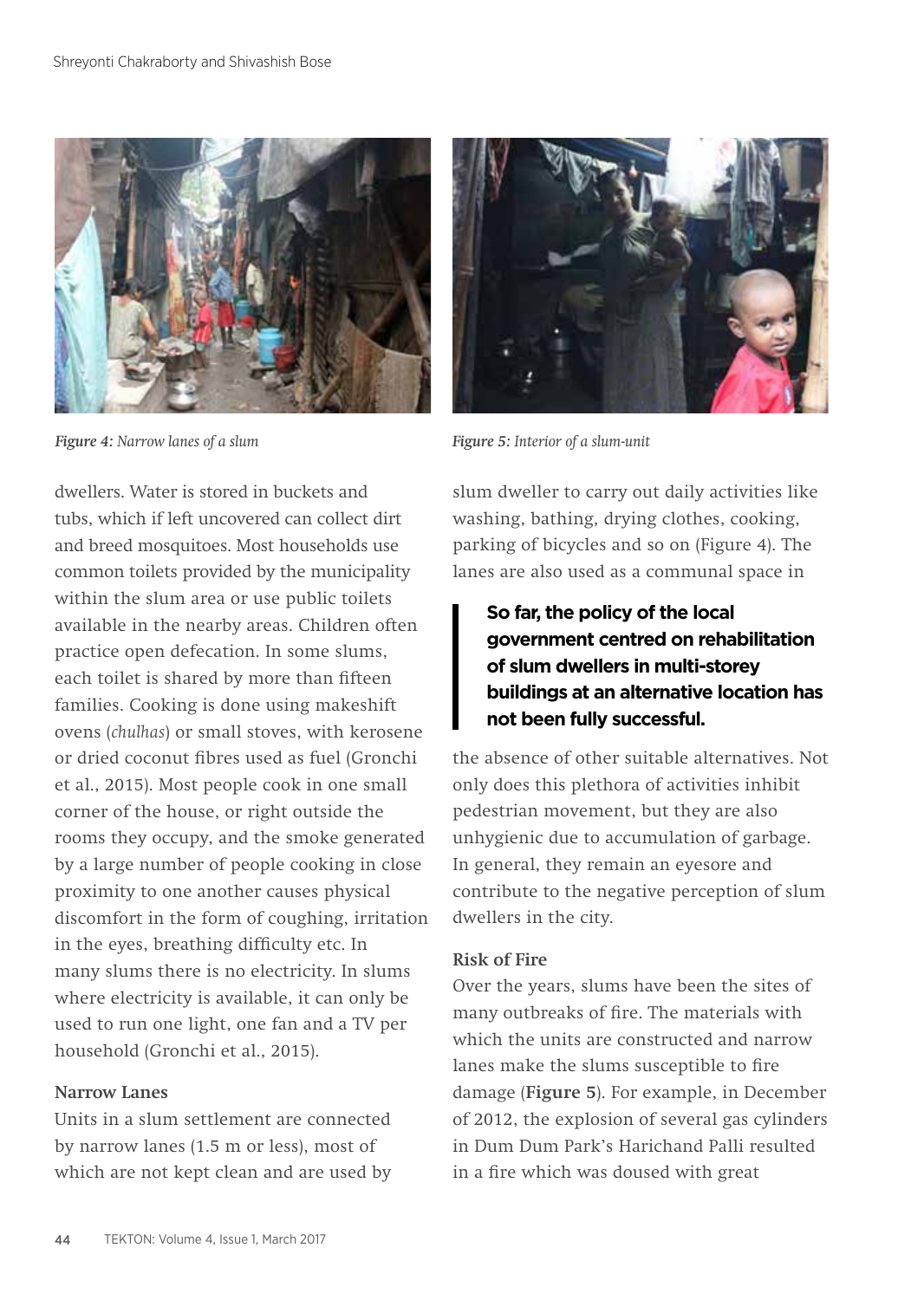

*Figure 6: Dilapidated condition of a slum rehabilitation building at Chetla*

difficulty as fire tenders could not navigate the narrow roads (Chakraborty, 2015). In the year 2007, a devastating fire gutted 210 houses within 15 minutes at Dhopipara slum

**Redevelopment projects in which the attempt was to improve the existing environmental conditions of slums without relocating the inhabitants from skipping a crucial stage in the redevelopment process – establishing a dialogue with the inhabitants.**

near Ultadanga. In January 2010, a fire gutted the entire slum along the railway track at Ultadanga (Gronchi et al., 2015).

# **Slum Rehabilitation Projects in Kolkata**

So far, the policy of the local government centred on rehabilitation of slum dwellers in multi-storey buildings at an alternative location has not been fully successful (**Figure 6**). Slum dwellers themselves have stated the reasons behind their refusal to stay at government-provided housing off-site as: increased distance from workplace, inability to adjust in new accommodation above

the first floor, and financial benefit of selling or renting out new apartment.

Redevelopment projects in which the attempt was to improve the existing environmental conditions of slums without relocating the inhabitants have also been planned and executed, but they suffer from skipping a crucial stage in the redevelopment process – establishing a dialogue with the inhabitants themselves, taking their opinions into consideration and inviting their inputs into the process. For example, at Bibi Bagan Lane, a slum just opposite to Topsia Pilkhana, which underwent redevelopment under the Kolkata Environmental Improvement Program, most slum dwellers were unaware that any work had taken place at all. They were found to be confused whether the works were done by KEIP or KMC or by other government organizations. The major problem of the residents of the Bibi Bagan is that they have the problem of the overflowing of the KEIP toilets and also that the ladies feel that the number of toilets is inadequate for the present slum population. The slum dwellers have complained about the less availability of tap waters in the area which is a major problem for the people residing here (Ghosh, 2013).

# **Research findings from fieldwork and interviews with slum-dwellers**

For our study, we conducted fieldwork and interviews in the following slums in Kolkata:

- Babubagan Rail Colony, Dhakuria
- Unity Colony, Barasat
- Purba Panchanangram, Tiljala (near EM Bypass)
- Jadavpur Rail Colony, Kamarpara
- Slum near Utladanga Station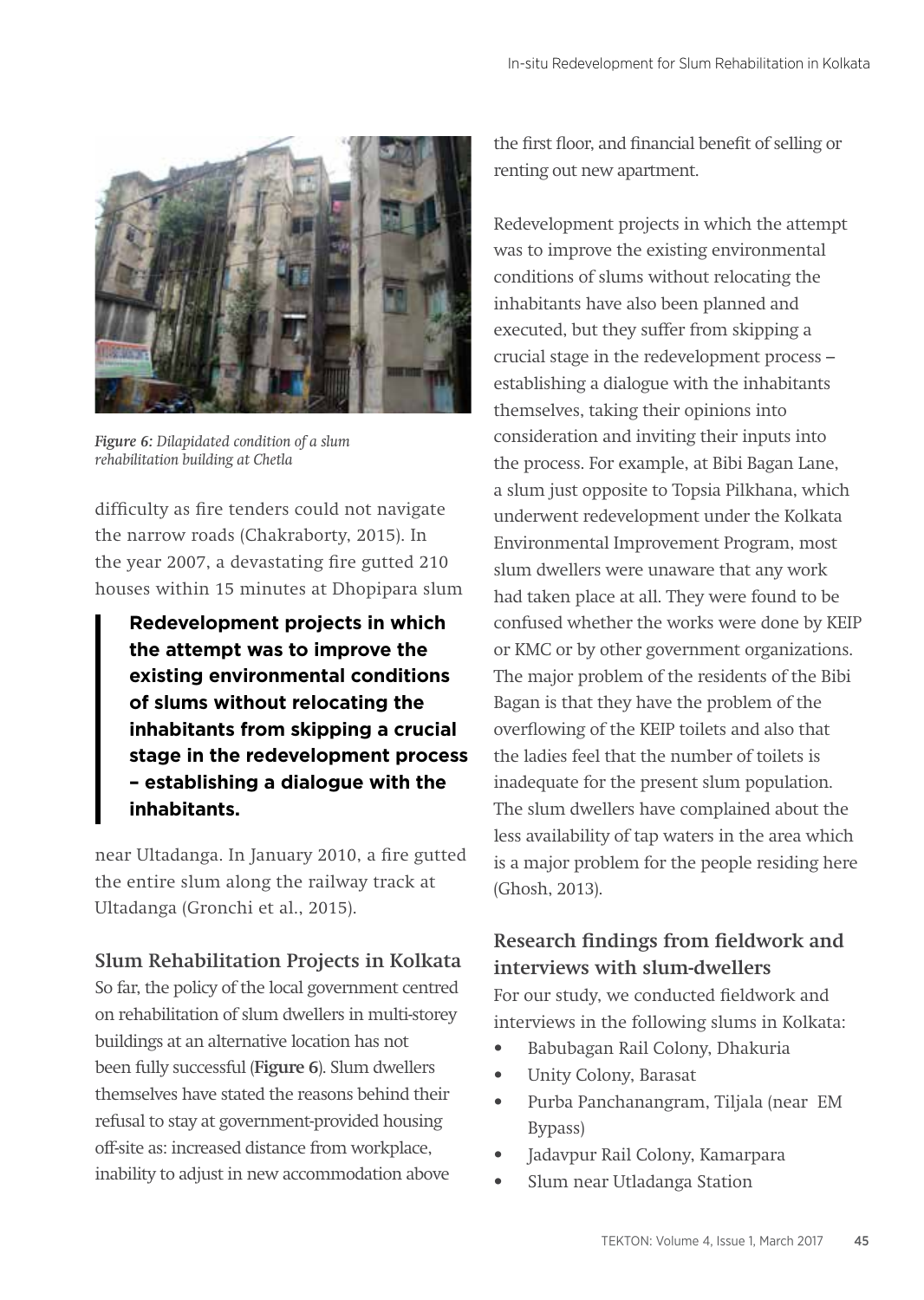| Item of<br>observation                   | Average of<br>observation                                                                   | Percentage<br>of total<br>observed | <b>Drawbacks</b>                                                                                                                                      |
|------------------------------------------|---------------------------------------------------------------------------------------------|------------------------------------|-------------------------------------------------------------------------------------------------------------------------------------------------------|
| Number of rooms                          | $\mathbf{1}$                                                                                | 67.5%                              | - No privacy<br>- Smoke from cooking                                                                                                                  |
| Floor area (Sq. M.)                      | 10.67                                                                                       | > 70%                              | Not adequate                                                                                                                                          |
| Number of floors/levels                  | $\mathbf{1}$                                                                                | 64%                                | - Vertical space not utilized efficiently<br>- Older slum dwellers (aged 50 or<br>more) find it difficult to climb to<br>upper level.                 |
| Ceiling height<br>(at highest point) (M) | 2.278                                                                                       | 65%                                | -Inadequate<br>-Lack of light and ventilation                                                                                                         |
| Roof material                            | Tiles on bamboo<br>framework                                                                | 71%                                | - Poor construction causing leakages<br>- Not fire-resistant                                                                                          |
| Wall material                            | 1. Bamboo panels on<br>bamboo frame<br>2. Tin panels on bamboo<br>frame<br>3. Brick         | 60%<br>22%<br>18%                  | Not fire resistant<br>Poorly fire resistant<br>Thicker material                                                                                       |
| Doors and windows<br>material            | Tin sheet on timber<br>frame                                                                | 40%                                | Poorly made                                                                                                                                           |
| Water supply                             | Common tap                                                                                  | 100%                               | - Improper storage can casing<br>breeding of mosquitoes<br>- Aged and women disliked carrying<br>buckets of water over even short<br>distances        |
| Cost of construction of<br>one slum-unit | Rs.35000<br>(Average of total<br>responses on cost of<br>building the existing<br>hutment.) | L.                                 | All slum dwellers reported they<br>found the cost-to-benefit ratio to<br>be too high, as the house they got<br>lacked basic services, and was unsafe. |
| Material incurring<br>maximum cost       | Bamboo                                                                                      | 63.33%                             | Not applicable.                                                                                                                                       |

*Table 1: Typology of typical slum unit (Source: Authors)*

A total of 120 persons representing their respective families from the five slum areas mentioned above were interviewed with a predesigned questionnaire. The interviews were focused on exploring the existing condition of the slum-units, determining the obstacles in the daily lives of the slum dwellers, and understanding their needs and aspirations.

Table- 1 summarises some relevant information about the existing typical slum house typology, along with the drawbacks of the design or materials.

The respondents were asked which additional facilities they would like to have in their area, and unsurprisingly, most interviewees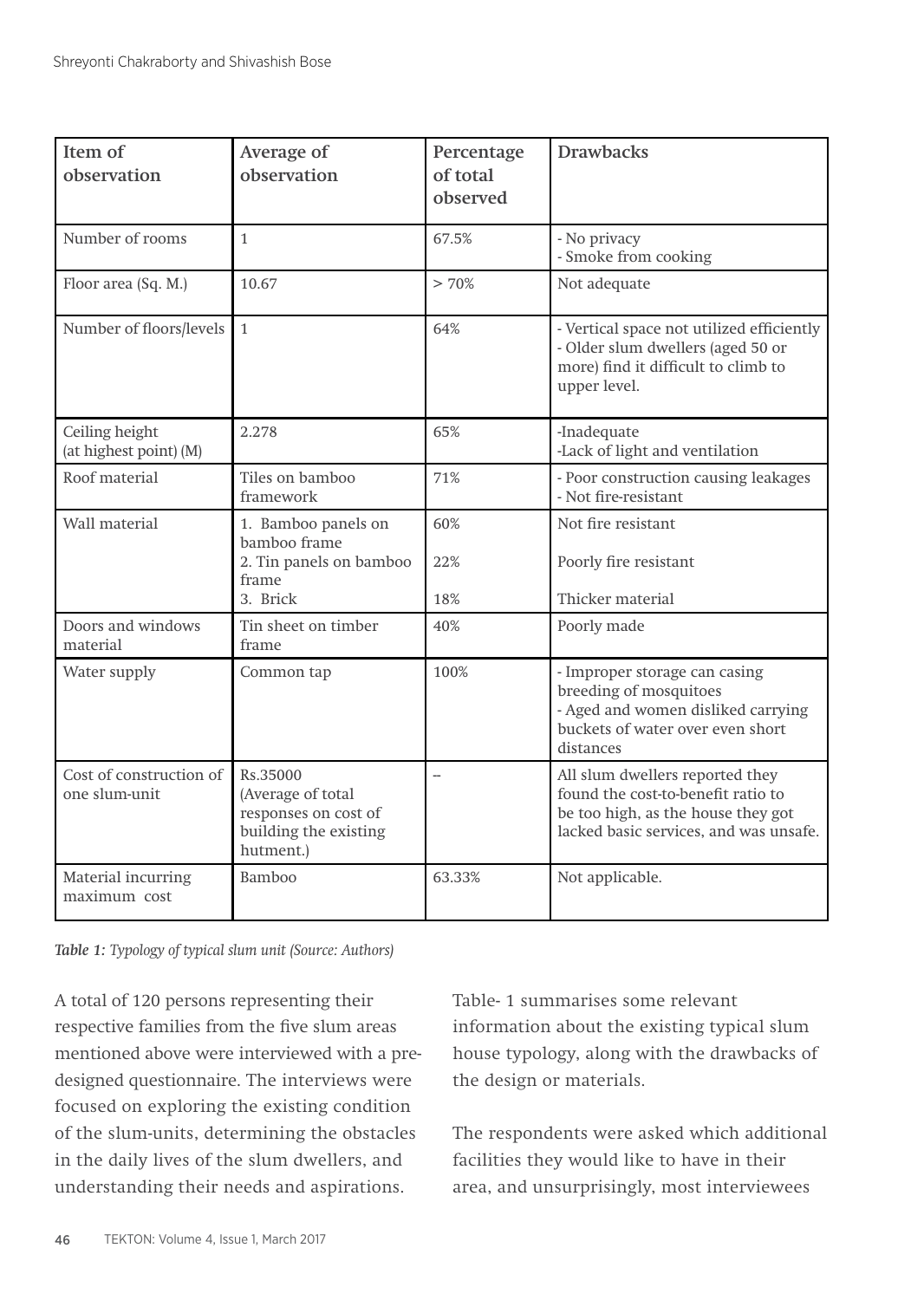responded by saying that getting more bathrooms and toilets, preferably one for every household, was their first priority. A female interviewee of the slum near Ultadanga station describes the challenges of her family as well as her neighbours as: "It's a long walk to the public bathroom, and the situation is especially difficult for women. At night we have to urinate in plastic bags and wait till morning to dispose of its contents."

Many slums in Kolkata are located along railway tracks which poses additional safety risks. In Babubagan Rail Colony, the slum dwellers live on one side of the tracks and the toilets they have built (at the rate of one toilet for every sixteen dwelling units) stand on the other side, making it dangerous to use the toilets. Accidents and deaths have been reported in the area due to this problem. Besides the need for toilets, women particularly emphasized on more interaction areas in the slums, while most young (10- 24 years of age) male interviewees said they wanted a playground. Parents stressed on the need for small day-care centres or playschools in the slum so that both parents can work during the day without having to worry about their children.

If a slum is built as a cluster of one-storey structures, it is nearly impossible to find space to provide these additional facilities in the slums. Vertical growth may be a possibility. A majority of those interviewed indicated their preference for ground and first floor and not beyond. Two-storey structures can therefore be considered to make free more space on ground. When asked if they could pay for new houses,

slum dwellers were willing to contribute a part of the cost. When asked how they would procure the money, over 90% of the respondents said they could pay a sum of Rs. 2000 per month in monthly instalments.

In the slum near Ultadanga station, most inhabitants moved from a nearby slum after a fire gutted their homes. "We were tenants at the slum, and were driven out after the fire. Most of us live here on rent and have to pay rent to the homeowners. As this land does not belong to us, so there is always a risk for eviction," said a male interviewee aged 35 years. At Panchanangram slum, all respondents said that they shifted to their current location after eviction from nearby slums. It appears that there is a need to give the slum dwellers collective ownership of the land they are occupying to facilitate legal and permanent housing construction for them.

Surprisingly, in spite of the less floor area, most slum inhabitants said lack of partitions or separate rooms was their major concern. "We are used to living in a small room, it's the number of people and the different activities they have that poses a problem," said a male interviewee at Unity Colony, Barasat. It is safe to conclude that while a 2.1 m. x 2.1 m. room would be considered small by most standards; it can be comfortable shared by two people living in a slum.

The visual survey helped conclude that slum dwellers were comfortable climbing ladders several times a day, as long as the aged population had some way to live on the lower level. In Babubagan Rail Colony, it was observed that the slums were arranged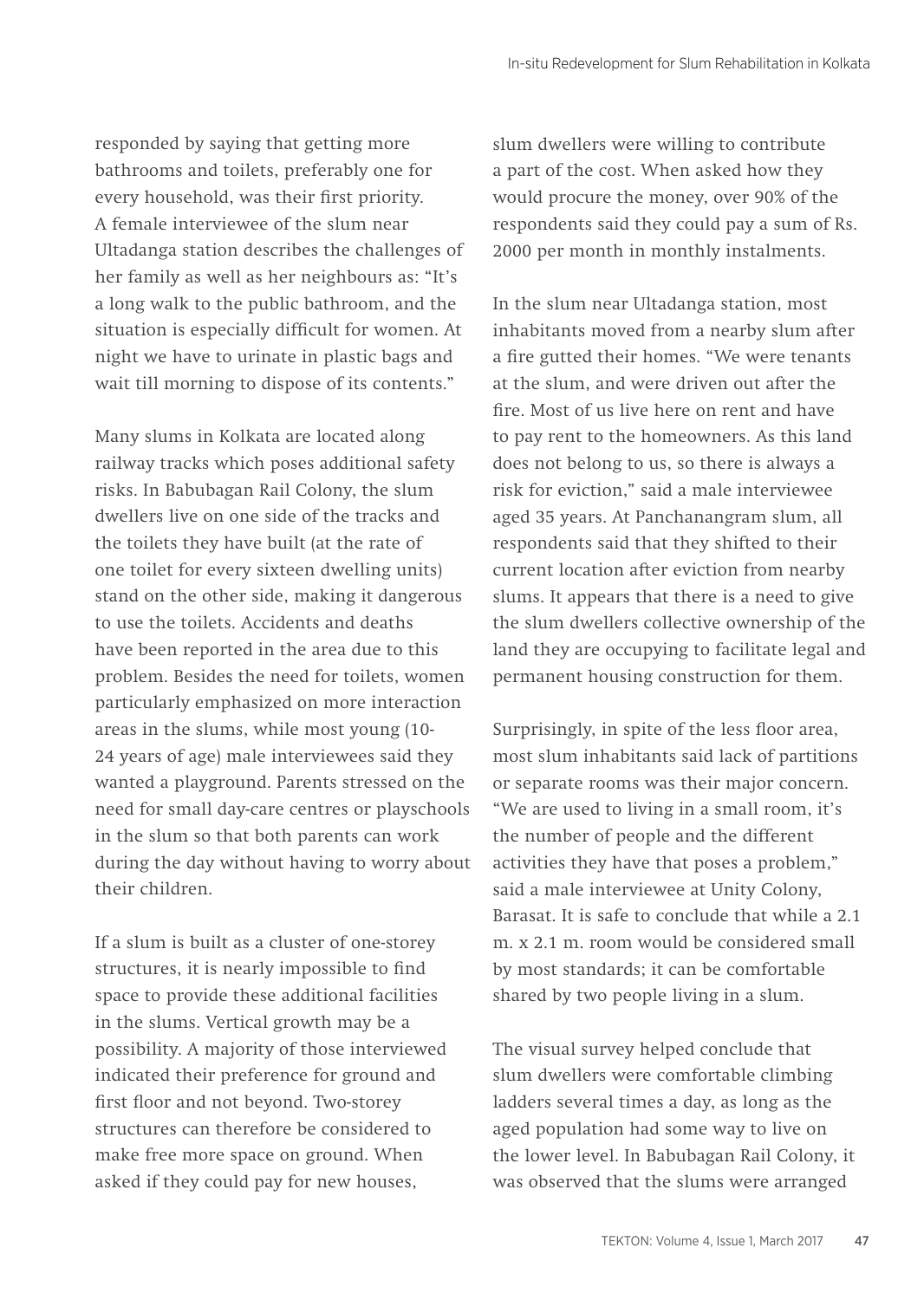as two-storey row houses, with average floor area 6 sq. m., and the upper storey was accessed using ladders only. Interviews revealed that using ladders to reach upper level within a house is acceptable as long as they get basic services and more privacy in their house.

Many homes chose to keep the kitchen near the entrance, with a flex board partition separating it from the rest of the house. Speaking of spaces one requires within the house, a female interviewee aged 25 years from Jadavpur Rail Colony said, "We would like to have a puja room. Right now we have built only a small temple in the area, but it would be preferable if fewer people had to share it." She stressed that greater proximity to the puja room and not the desire for performing puja activities alone was behind this preference. Some interviewees said that if they were given a home, they would be interested in starting small businesses.

## **A Case for in-situ Redevelopment**

The result of the research brings about some useful guidelines for consideration in the design approach for any redevelopment project. They are summarised here.

- The slum dwellers should not be relocated elsewhere. Instead, better homes and infrastructure should be built for them on the site they are currently occupying.
- The housing modules could be small, with a floor area of less than 30 sq. m., but with enough scope for satisfying various functional needs of around five persons accommodating in each unit.
- There should be an emphasis on using only modern construction materials. The house



*Figure 7: Plan and section of proposed unit* 

could be built using a steel structural frame and a modern building envelop. The idea is to build structurally strong smart modern homes that alleviate the taboo associated with slums and bring a modern visual image of housing of the urban poor in Kolkata.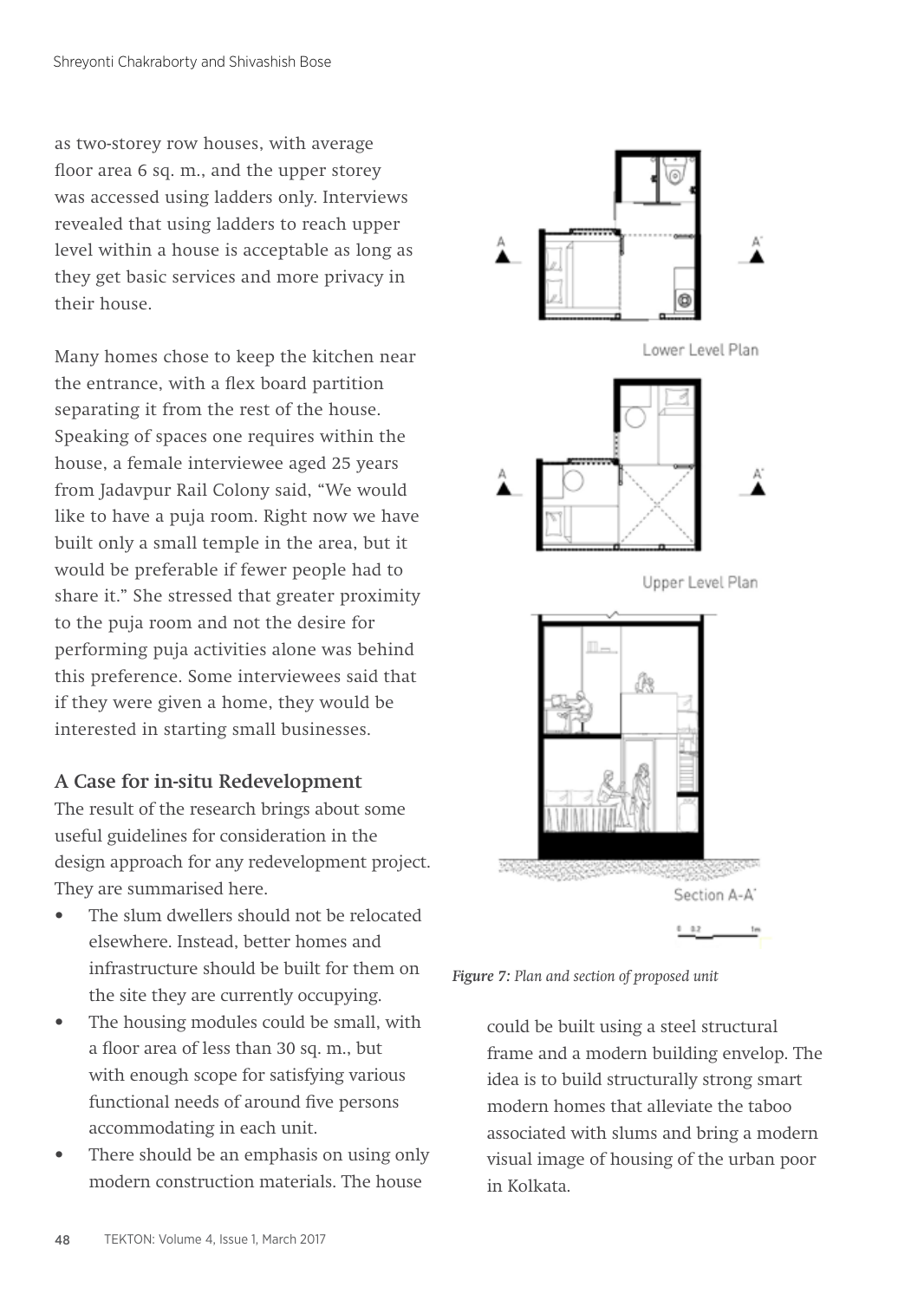

*Figure 8: Conceptual view of proposed unit*

There must be flexible functional areas in the housing units which can facilitate the dwellers for doing small business or craftsmanship for income generation. The housing units must have scope for expansion and give the slum dwellers freedom to design the extension.

## **Design Solution**

The research concludes with the last stage of developing a prototype unit that could be repeated to form two-storied structures. The smallest housing unit we witnessed during the survey was in Babubagan Rail Colony, with a floor area of 1.8 m. x 3.6 m. This dimension was considered too small for comfortable living.

Therefore, we took the width of this unit- 1.8 m, as a side, to form four different squares, three of which are arranged in an L-shaped built unit (**Figure 7**). The remaining square was left vacant to act as open space. There are two levels in the prototype. The lower level has the bathroom, toilet, kitchen and a living that can also become small sleeping area. The upper level has sleeping area and workspace for two people and four if bunk beds are utilised (**Figure 8**). Ladders are used to have access to the upper levels as spacesaving devices and the slum dwellers showed comfort in climbing steep ladders. Total floor area including the upper deck of one slum-unit is 16.2 sq. m. The modules are planned as steel structures with 125 mm thick brick walls and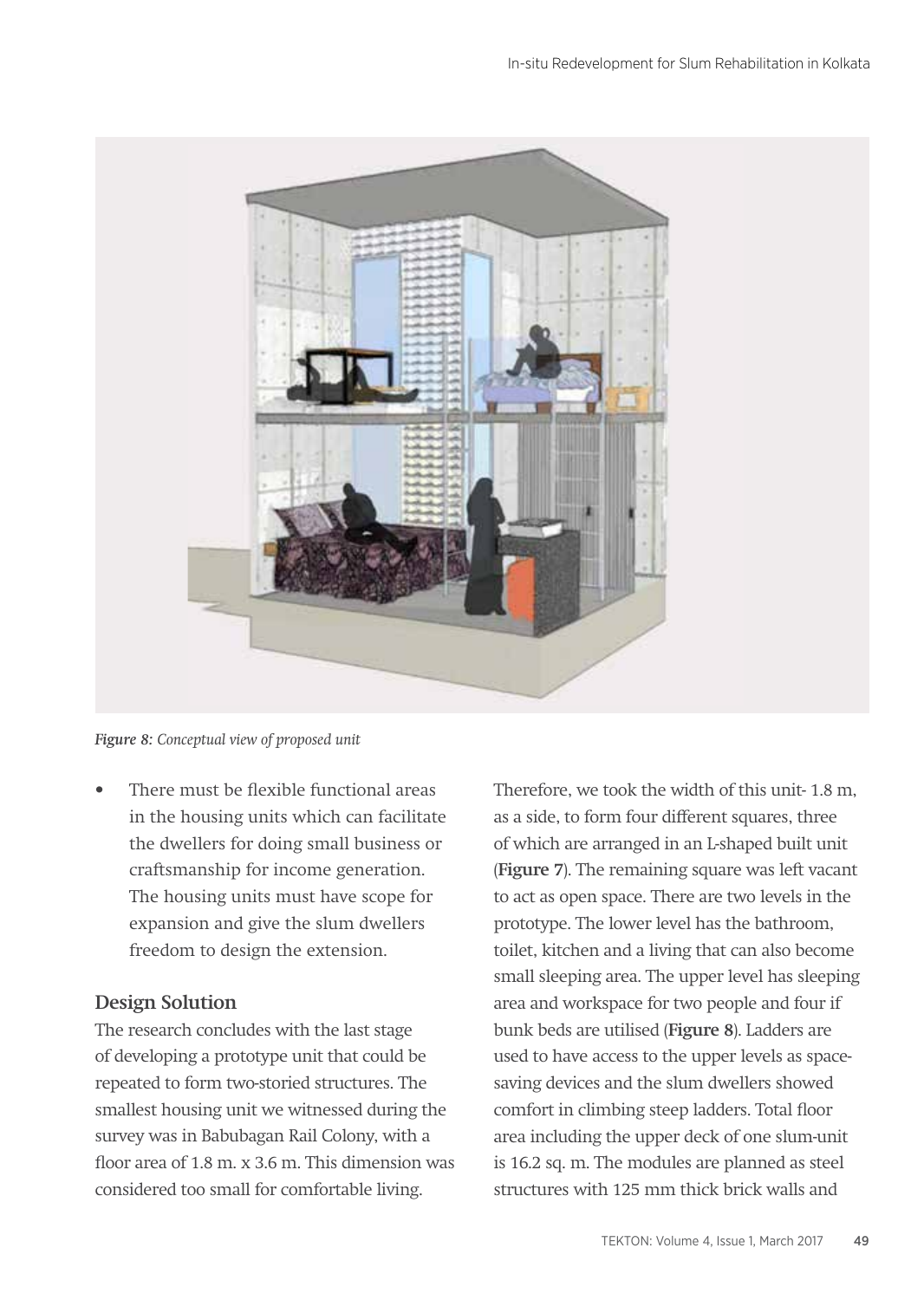

*Figure 9: Proposed site layout plan of slum-cluster* 

gypsum panelled interior walls and pre-cast concrete floor slabs. The roof would consist of a steel beam-framework topped by galvanized iron colour-coated sheets. The building skin is designed using a metal framework and metal louvers painted white and etched glass panels where suitable. The cost of construction of the unit is estimated as Rs.8000 per sq.m., total cost of one unit would be Rs.1,29,000. A part of this may be funded by government schemes and remaining to be paid by the households in easy instalments.

The clustering pattern for the modules has been worked out considering two factors. First, the optimisation of land use is such that the ratio of roads to the built-up units does not become too high. Secondly, since the modules are small, there was a need for adequate shared open spaces for the slum dwellers for which, a community space in the form of a courtyard has been provided combining the L-shaped units (**Figure 9, 10**).

## **Conclusion**

Our research, field observations and interviews show that relocation cannot be a suitable answer to the need for developing slum areas. There is a need for in-situ redevelopment of slums, and providing flexible housing units complete with services like electricity, water supply and toilets. The new housing units can be accommodated in the limited space available in the existing slum areas by utilising the vertical space of an upper floor. Therefore, two-storied stable structures are proposed. Since there is a taboo about slum areas, there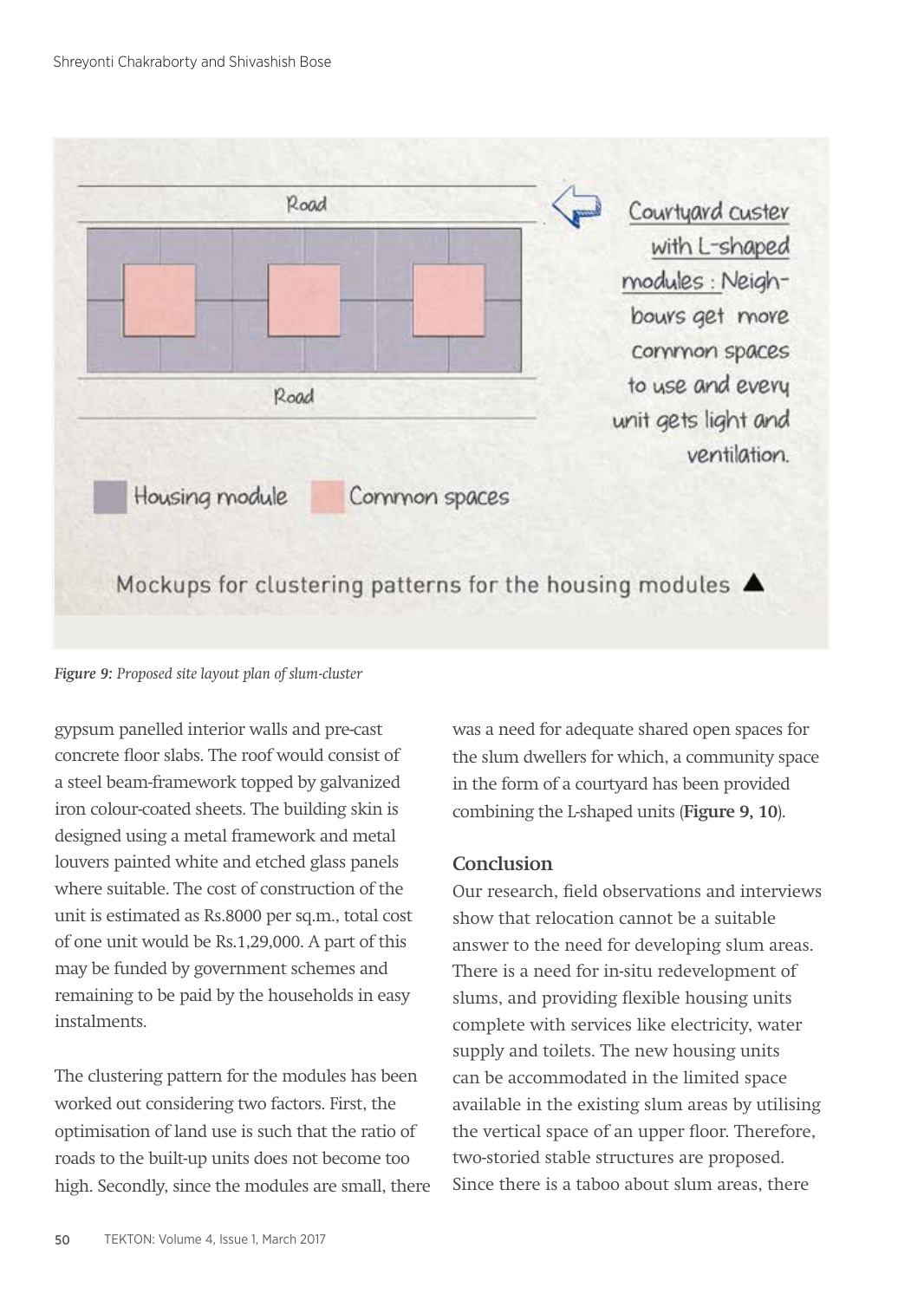

*Figure 10: View of courtyard in slum-cluster* 

is a need for more aesthetically pleasing architecture. Also, materials prescribed for used in construction are durable and easy to assemble. Matching service systems are also to be provided. Finances can come from a

**There is a need for in-situ redevelopment of slums, and providing flexible housing units complete with services like electricity, water supply and toilets. The new housing units can be accommodated in the limited space available in the existing slum areas by utilising the vertical space of an upper floor.**

government housing scheme. The units can be provided to the dwellers under nominal rent or leased against a micro loan. The new proposed housing would be clusters of modern buildings and adequate open spaces for family and social interaction redefining the urban image of Kolkata to the world.

*Photo Credits:* All photographs and drawings by the authors.

#### **References:**

Census of India 2011. (2013). *Provisional Population Totals for Census 2011: Kolkata, West Bengal.* Retrived November 30, 2013, from http://www.censusindia.gov.in/2011-prov-results http:// www.census2011.co.in/census/city/215-kolkata.html

Census of India 2001. Census of India, Kolkata percentage of slum population. Retrieved September 2012, from